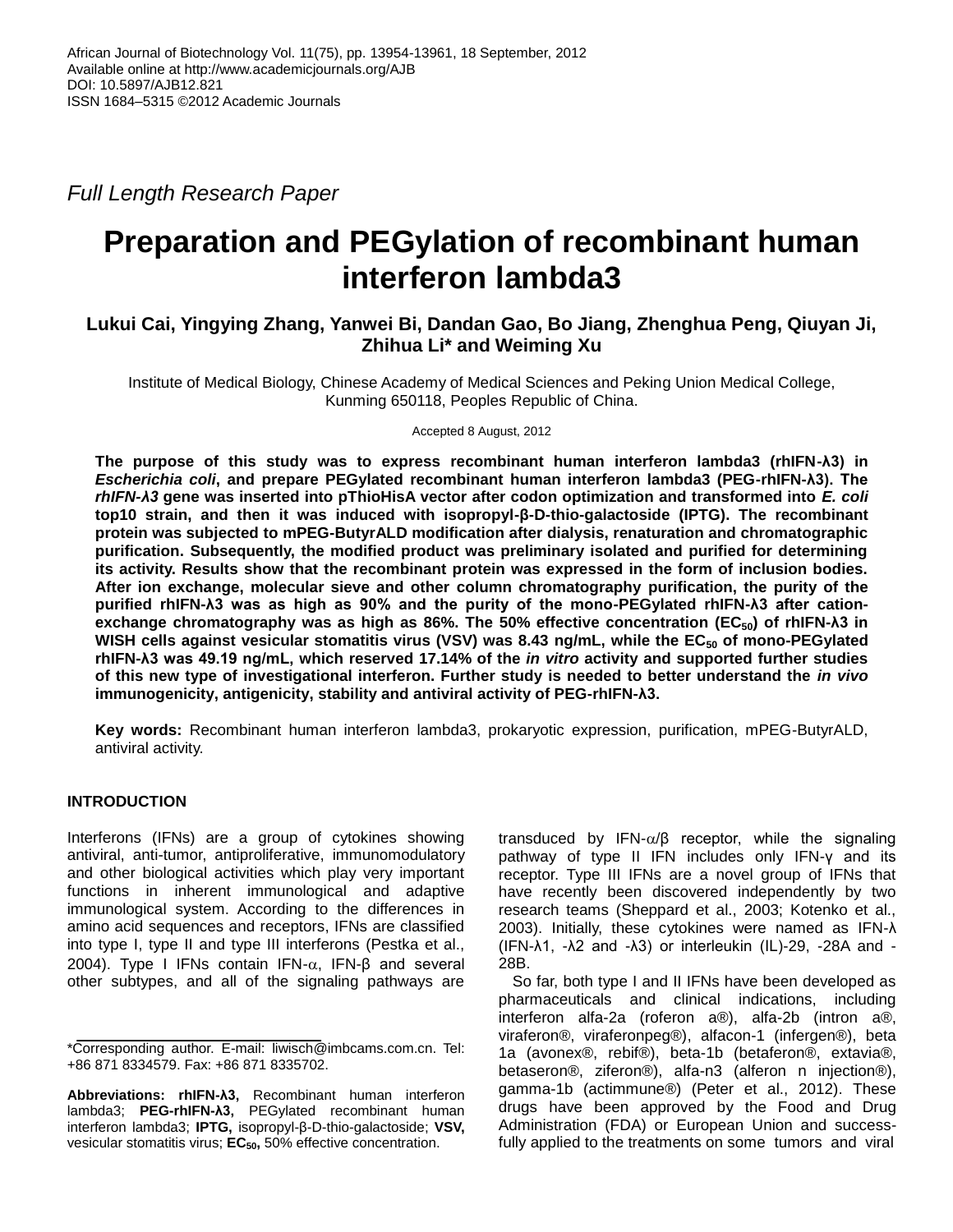diseases in clinic, such as chronic viral hepatitis, multiple sclerosis, chronic myeloid leukemia, myeloma, asthma exacerbations, chronic granulomatous disease and osteopetrosism (Peter et al., 2012). However, there is a significant side effects profile associated with IFNs. Main adverse effects are influenza-like (fatigue, headache, fever and rigor), psychiatric (depression, irritability and insomnia), hematologic (anemia, neutropenia and trombopenia) and gastrointestinal (nausea, diarrhea) (Ferenci, 2011; Simona and Costin, 2011). Additionally, these drugs require dosing either once daily or three times weekly, for the Tmax of IFNs are approximately 7 to 10 h with drug levels detectable for approximately 30 h *in vivo* (Wills, 1990; Peter et al., 2012). Conjugation of IFNs with polyethylene glycol (PEG) increases efficacy through increasing solubility and decreasing antigenicity, proteolysis and renal clearance (Pasut and Veronese, 2007). Therefore, two PEGylated formulations of IFN alfa (Zeuzem et al., 2003): PEGylated IFN alfa-2a [\(pegasys®](http://v2.medch.cn/ForeignDrug/Infor/4914)) and PEGylated IFN alfa-2b [\(pegintron®](http://v2.medch.cn/ForeignDrug/Info/4916)) have been approved for use in the United States and the European Union. Nevertheless, the two products seem to be comparable in terms of adverse effects that are similar to usual IFNs, leading to treatment discontinuation.

It has been confirmed that type III IFNs display similar properties to type I IFNs, signaling through the JAK-STAT pathway and up-regulating the expression of genes involved in controlling viral replication and cellular proliferation (Sheppard et al., 2003; Witte et al., 2010). However, type III IFNs has a complex binding, the IL28 receptor, which is distinct from that used by type I IFNs, and is present only on plasmacytoid dendritic cells, peripheral B cell epithelial cells and hepatocytes (Pestka et al., 2004; [Kotenko,](http://www.ncbi.nlm.nih.gov/pubmed?term=Kotenko%20SV%5BAuthor%5D&cauthor=true&cauthor_uid=21840693) 2011). This restricted receptor distribution offers type III IFNs a better tolerability and safety profile, especially in terms of bone marrow suppression (Witte et al., 2009), indicating that type III IFN can be developed as an alternative to type I IFNs or used in combination (Miller et al., 2009), thus enhancing the sub-saturating levels of type I IFNs and providing additive therapeutical effects (Pagliaccetti et al., 2008) and improving side-effect profiles. IFN-λ1 has been PEGylated and tested in Phase IIb (ZymoGenetics/ Bristol-Myers squibb). Preclinical and clinical data showed that PEGylated IFN-λ1 has antiviral activity against hepatitis C virus (HCV) but have fewer side effects (Muir et al., 2010; Ramos, 2010). Recently, a single nucleotide polymorphism (SNP) upstream of the *IL-28* gene (encoding for IFN-λ3) has been correlated with spontaneous clearance of the infection and success of therapy (Ge et al., 2009; Tanaka et al., 2009). Although these results argue that IFN-λ3 might play a major role in controlling HCV, the molecular mechanism remains to be determined. So we are interested in IFN-λ3 and want to investigate this new type of IFN.

In the present study, human *IFN-λ3* gene was [optimized](http://dict.cn/optimize) based on the codon bias of *Escherichia coli* and expressed in the *E. coli* top 10 strain. The

recombinant protein was refolded by dialysis, purified with chro-matographic method and modified by methoxypolyethylene glycol-butyraldehyde (mPEG-ButyrALD). Furthermore, the antiviral activities of rhIFN-λ3 and PEGylated rhIFN-λ3 were compared with commercially available rhIFN- $\alpha$ 2a with cytopathic inhibition assay. The present study established the basis for further studies on IFN-λ modification with PEG.

#### **MATERIALS AND METHODS**

#### **Plasmids, strains and cell lines**

The plasmids pEASY-Blunt Smiple and PThioHisA were used as cloning and expression vector, respectively.  $E$ . coli DH5 $\alpha$  and Top10 strains were used for hosts in this study. Indiana strain of VSV virus was previously stored in our lab; the WISH cell lines were purchased from Cell Resource Center, IBMS, CAMS/PUMC.

#### **Reagents and media**

The DNA marker, LMW protein marker and restriction endonucleases were purchased from Takara Corporation. Q Sepharose HP, CM Sepharose FF and Superdex 75 column were purchased from Amersham Pharmacia Biotech Corporation. mPEG-ButyrALD (Mr: 10 kDa) was purchased from Beijing Kaizheng Biotech Development Company Limited, IL-28B/IFN-λ3 monoclonal antibody was purchased from R and D Systems,  $h$ IFN- $\alpha$ 2a was purchased from PeproTech Corporation. *E. coli* strains were cultured in Luria-Bertani (LB) medium which was purchased from Sigma Corporation. WISH cells were cultured in Dulbecco's modified eagle's medium (high [glucose\)](http://www.iciba.com/glucose/) purchased from Gibco Corporation. Other chemicals were of analytical grade and commercially available.

#### *rhIFN-λ3* **gen[e optimization](http://dict.cn/optimize) and synthesis**

According to the codon bias of *E. coli*, human *IFN-λ3* gene was [optimized](http://dict.cn/optimize) with reference to the mature human IFN-λ3 cDNA (accession number NM\_172139). Additional EcoRI and SalI sites were added to the 5' and 3' ends of the gene, respectively. Optimized *IFN-λ3* gene was synthesized by Beijing Sunbiotech Corporation and inserted into a cloning vector pEASY-Blunt Smiple.

#### **Construction of the rhIFN-λ3 expression vector**

The recombinant vector pEASY-Blunt-rhIFN-λ3 and pThioHisA vector were digested with EcoRI and SalI, recovered and then ligated with T4 DNA ligase. The ligation mixture was transformed into *E. coli* DH5a. Subsequently, a colony was cultured and the recombinant plasmid was extracted and digested with EcoRI and SalI for identification. Finally, it was confirmed by polymerase chain reaction (PCR) and sequencing.

#### **Protein expression and optimization**

The confirmed pThioHisA-rhIFN-λ3 was transformed into the competent *E. coli* top10 cells to generate the stable expression line. A single colony of the transformant was inoculated into 5 mL LB medium containing 100 µg/mL ampicillin and incubated overnight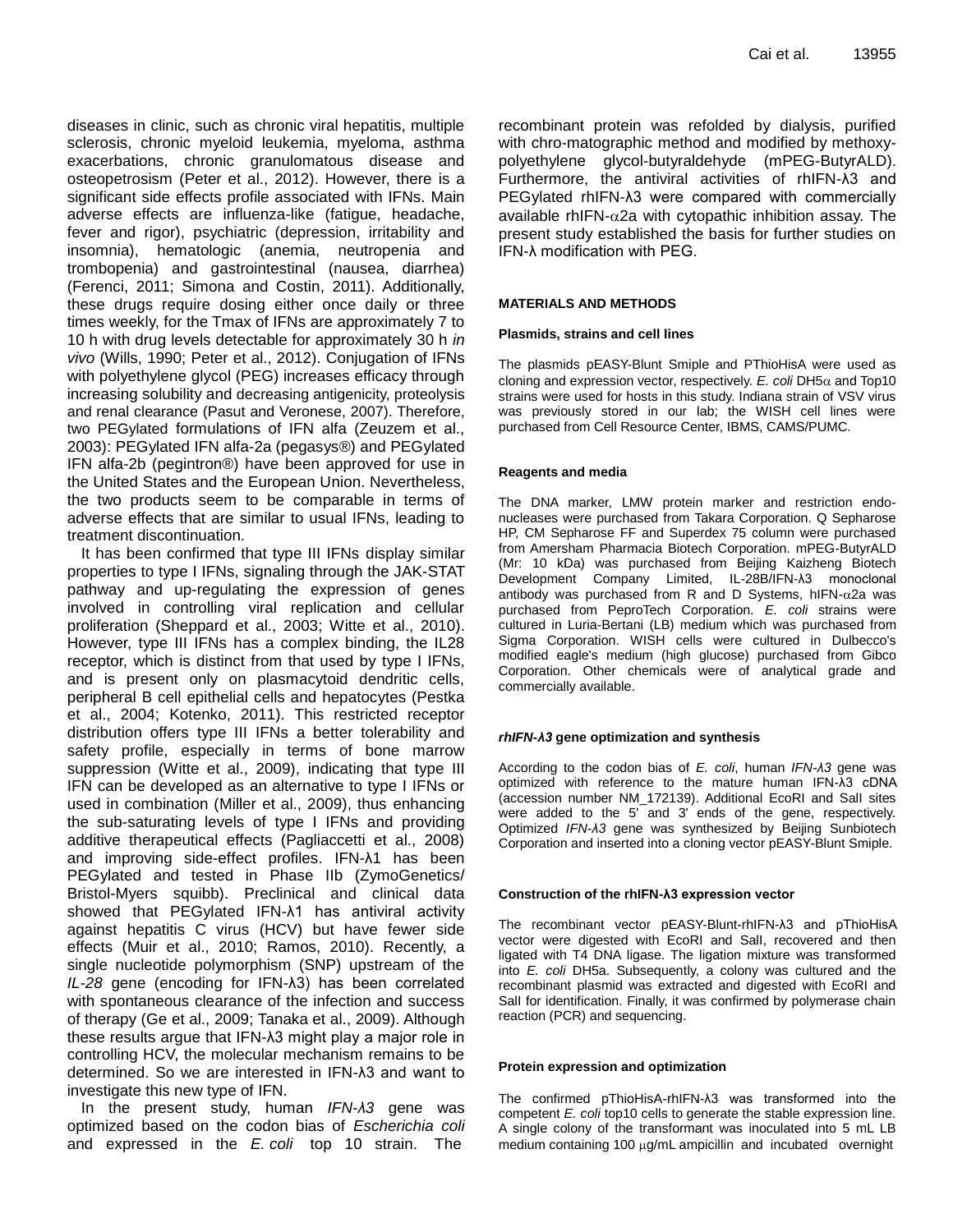with vigorous shaking (200 rpm) at 37°C. 100 microliters of culture was transferred to 5 ml fresh LB medium in a 10 mL tube. The culture was incubated in 200 rpm at 37 $\degree$ C until the OD<sub>600</sub> reached 0.4 to 0.6 and then 5 μL 100 mM isopropyl-β-D-thio-galactoside (IPTG) was added for induction. One milliliter of the sample was collected at 4 h after induction and analyzed by 14% sodium dodecyl sulfate polyacrylamide gel electrophoresis (SDS-PAGE). Then, induction time, temperature and IPTG concentration, and other factors that may influence the final protein expression were optimized.

#### **Protein denaturation, refolding and purification**

After incubation, the cells were harvested by centrifugation and resuspended in lysis buffer A (50 mmol/L Tris-HCl, 1 mmol/L ethylenediaminetetraacetic acid (EDTA), 1.5% sucrose, 100 mmol/L NaCl, 0.5% Trition X-100 (V/V), pH 8.0) and lyzed by sonication. The cell debris was collected by centrifugation (12000 *g* for 30 min) and rinsed with buffer B (50 mmol/L Tris-HCl, 1 mmol/L EDTA, 2 mol/L urea, pH 8.0). Then, the inclusion bodies were collected by centrifugation and solubilized in buffer C (8 mol/L urea, 50 mmol/L Tris-HCl, 1 mmol/L EDTA, 10 mmol/L dithiothreitol, pH 8.5). Following centrifugation at 12000 *g* for 20 min at 4°C, the supernatant containing the proteins was collected and loaded onto an ion-exchange Q-Sepharose HP packed column which was preequilibrated with buffer C. Subsequently, the column bound proteins were eluted using a programmed gradient of NaCl in buffer C. Finally, SDS-PAGE eletrophoresis was carried out for the purified proteins.

For denaturation, the purified protein was diluted by two-fold with the refolding buffer D (20 mmol/L Tris-HCl, 200 mmol/L NaCl, 2 mmol/L reduced glutathione, 0.5 mmol/L oxidized glutathione, 5% glycerol, pH 8.2) supplemented with 6 mol/L urea and dialyzed against buffer D supplemented with 2 mol/L urea for 5 h. Next, they were dialyzed against buffer D overnight, and finally the precipitation was removed by centrifugation. Following refolding, the supernatant containing the proteins were dialyzed against buffer E (20 mmol/L Tris-HCl, 1 mmol/L CaCl<sub>2</sub>, 5% glycerol, pH 7.4) for 6 h. Then, enterokinase (EK) was added in 1:150 (V/V) for another 12 h to cleave off the thioredoxin A tag (HP). The mixture was loaded onto an ion-exchange CM-Sepharose fast flow (FF) packed column which was pre-equilibrated with buffer E and then eluted using the programmed gradient of NaCl in buffer E. Fractions containing the protein were pooled and then loaded onto Superdex 75 column. The protein was eluted with size exclusion buffer F (20 mmol/L  $Na<sub>2</sub>HPO<sub>4</sub>$ -KH<sub>2</sub>PO<sub>4</sub>, pH 6.5). Finally, the purity was determined by 14% SDS-PAGE electrophoresis.

#### **Western blot analysis**

For western blotting, the proteins were transferred to polyvinylidene fluoride (PVDF) membrane on a tank-blotting device at 9 V for 60 min. Then, the membrane was blocked at room temperature for 2 h with 5% (m/v) milk powder diluted in phosphate buffered saline (PBS), and the membrane was incubated at 37°C for 1 h in the presence of the rhIFN-λ3 monoclonal antibody (2 ug/mL). After washing the membrane, peroxidase-conjugated affinipure goat antimouse IgG  $(H + L)$  antibody (diluted at 1:5000) was added and incubated at 37°C for 1 h. Finally, the membrane was washed and the membrane was stained using the peroxidase substrate 3, 3' diaminobenzidine (DAB).

#### **Protein PEGylation and purification**

The purified rhIFN-λ3 protein was dialyzed against buffer G (50

mmol/L Na<sub>2</sub>HPO<sub>4</sub>-KH<sub>2</sub>PO<sub>4</sub>, 5 mmol/L sodium cyanoborohydride, pH 6.5) overnight and then PEGylated with mPEG-ButyrALD. To optimize the reaction conditions, the rhIFN-λ3 was incubated with varying amounts of 10 kDa mPEG-ButyrALD in buffer G over a pH range from 4.0 to 9.0 and at an ambient temperature from 4 to 37°C for 0 to 24 h. Next, PEGylated rhIFN-λ3 was generated according to the optimized PEGylation procedure and used as the initial material for purification. The reaction mixture was diluted with buffer H (20 mmol/L PB, pH 6.5) and loaded onto an ion-exchange CM-Sepharose FF packed column which was pre-equilibrated with buffer H, and then eluted using a programmed gradient of NaCl in Buffer H. Finally, [Lowry](http://www.iciba.com/lowry/) method was used to [determine](http://www.iciba.com/determine/) the total protein quantity.

#### **Antiviral assays**

According to the cytopathogenic effect (CPE) [inhibition](http://www.iciba.com/inhibition/) assay in Chinese Pharmacopoeia (2010 Edition), the capability of rhIFN-λ3, PEG-rhIFN- $\lambda$ 3 and commercially available rhIFN- $\alpha$ 2a in protecting WISH cells from lysis by VSV was measured. Briefly, WISH cells were inoculated in a 96-well microtiter plate and treated with indicated amounts of IFN for 24 h and then challenged with VSV for 20 h. Each concentration of IFN was repeated four times in one plate and the status of cell survival was measured by a [crystal](http://www.iciba.com/crystal/) [violet](http://www.iciba.com/violet/) coloration assay. One control group was left untreated (no IFN and no virus) and another control group was infected with the virus without treating with IFN. The measured absorbance in the cytokine wells (Abs) were normalized as a percentage of the cell control (CC) with the virus control (VC) subtracted, using the following equation: normalized cell survival (NCS) = (Abs - VC) / (CC - VC)  $\times$ 100 to allow comparisons in the activities among plates.  $EC_{50}$  and exponential slop values were calculated by using SPSS 12.0 software.

## **RESULTS**

## **Identification of recombinant plasmid pThioHisArhIFN-λ3**

For expressing *IFN-λ3* gene, the recombinant plasmid pThioHisA-rhIFN-λ3 was constructed. The recombinant plasmid map is shown in Figure 1. The results from agarose gel electrophoresis showed that the recombinant plasmid pThioHisA-rhIFN-λ3 was successfully constructed and was further confirmed by using two restriction endonucleases (EcoRI/SalI) and PCR methods (Figure 2). The [result](http://www.iciba.com/result/) of sequencing for the DNA fragment was in accordance [with](http://www.iciba.com/with/) the designed *rhIFN-λ3* gene.

## **Optimization of expression conditions**

The *E. coli* top10 cells transformed with pThioHisA-rhIFNλ3 plasmid were cultured and induced with IPTG to express the fusion protein HP-rhIFN-λ3. The bacteria were collected before and after IPTG induction for SDS-PAGE analysis. A band of approximately 33 kDa was observed in the IPTG-induced cells, which were close to the calculated molecular weight of HP-rhIFN-λ3. By optimizing the [expression](http://www.iciba.com/expression/) conditions, high level of HPrhIFN-λ3 was found after induction with 1 mM IPTG for 6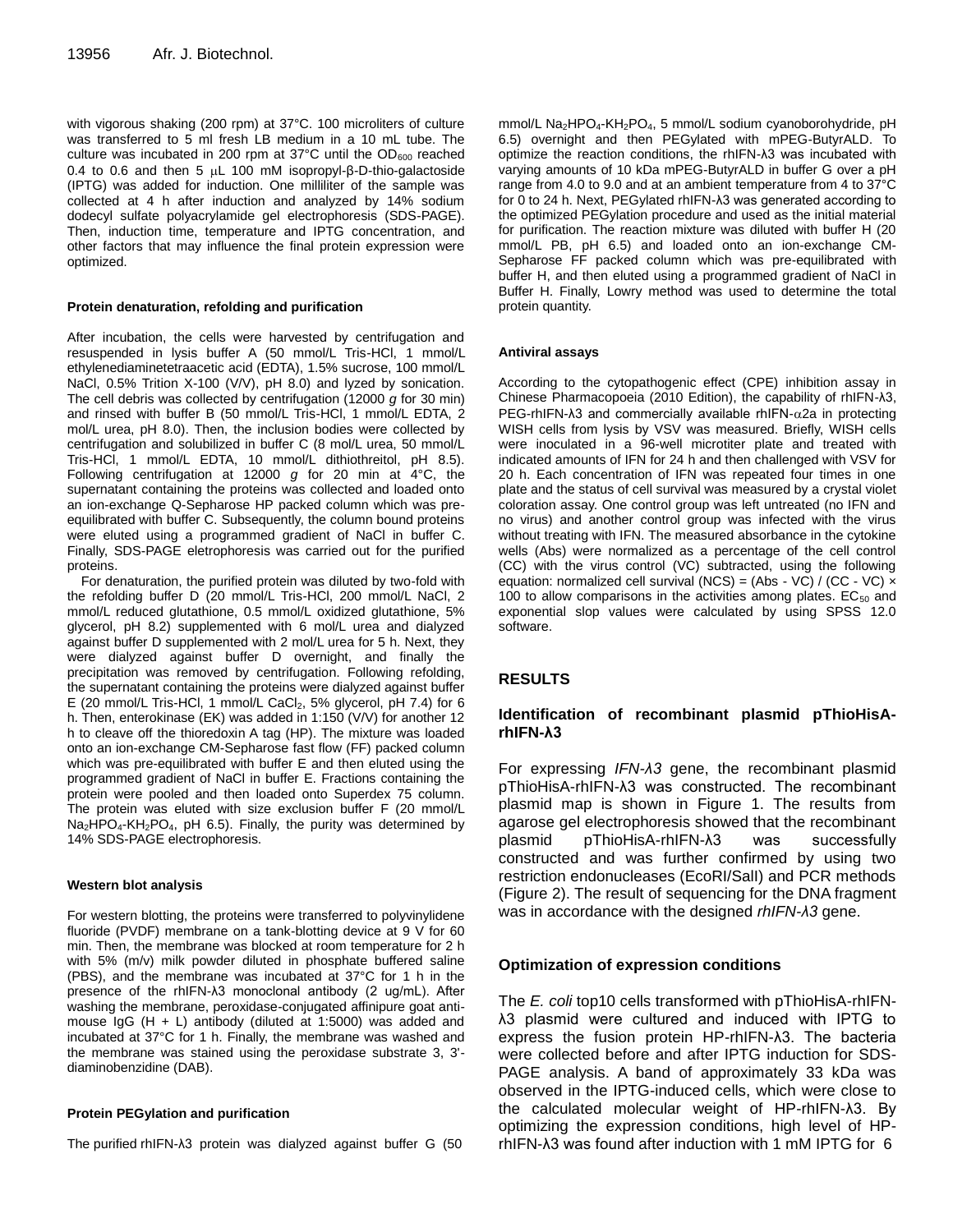

**Figure 1.** Schematic diagram of expression construct.



**Figure 2.** Identification of pThioHisA-rhIFN-λ3 by enzymatic digestion and PCR method. (a) Identification of the recombinant plasmid pThioHisA-rhIFN-λ3 by enzymatic digestion. M, DNA molecular standard DL2000; 1, recombinant plasmid pThioHisArhIFN-λ3 digested with EcoRI/SalI; 2, recombinant plasmid pThioHisA-rhIFN-λ3. (b) PCR analysis for *rhIFN-λ3* gene. M, DNA molecular standard DL2000; 1, PCR product of rhIFN-λ3.

h (Figure 3), and the fusion protein HP-rhIFN-λ3 accounted for more 31% of the total proteins.

densitometry scanning for the stained gel (Figure 4a). As shown in Figure 4b, the purified HP-rhIFN-λ3 and hIFNλ3 were successfully obtained by chromatography.

## **Protein purification**

After IPTG induction, the bacteria harboring HP-rhIFN-λ3 was sonicated, and most of the HP-rhIFN-λ3 was detected in the inclusion bodies as measured by the

## **Western blot analysis**

Western blot was carried out with rhIFN-λ3 antibody. Two bands at about 33 and 19 kDa corresponding to HP-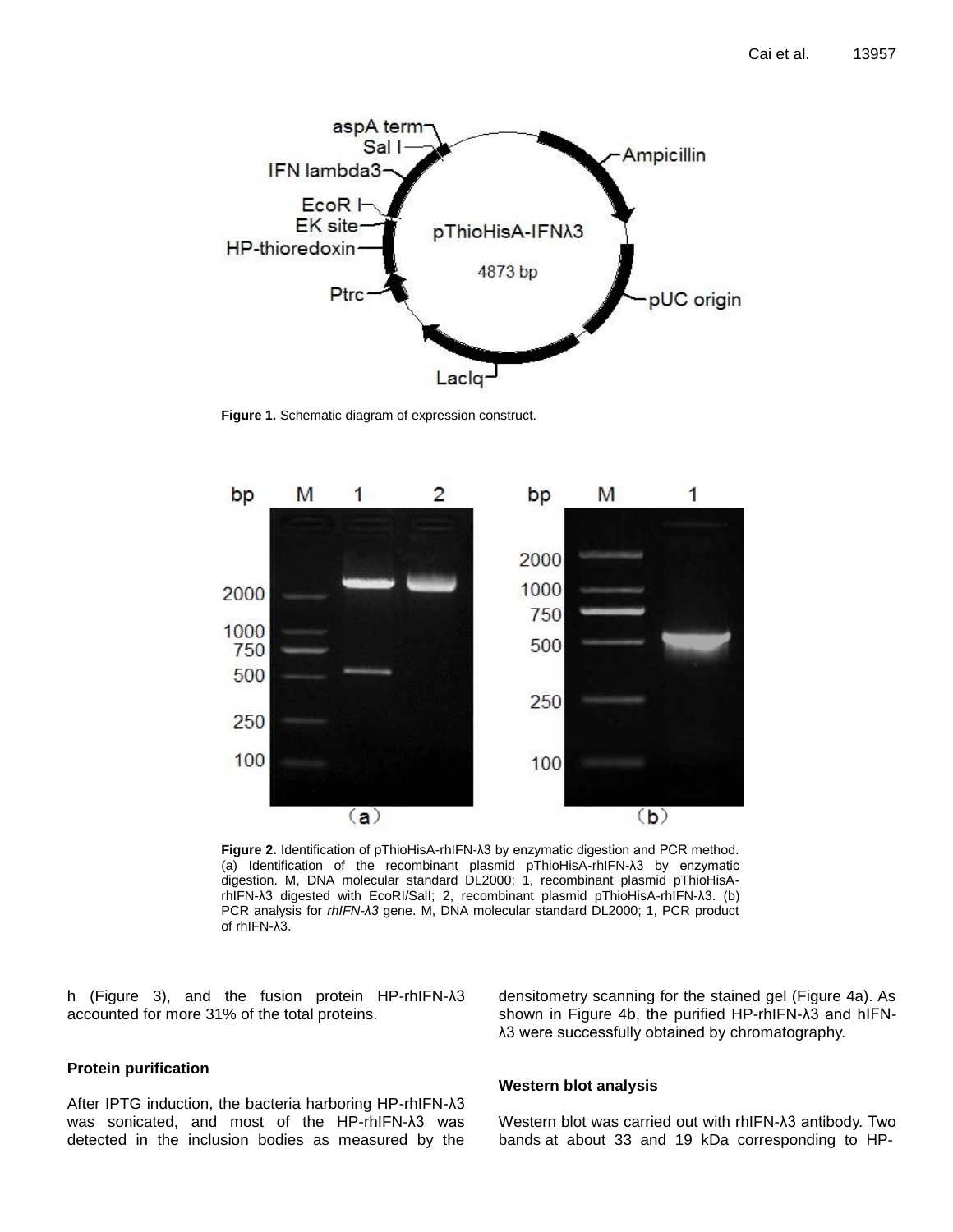

**Figure 3.** SDS-PAGE analysis for HP-rhIFN-λ3 expression. (a) Induced with different concentrations of IPTG. M, molecular weight marker; 1, non-induced bacteria; 2 to 9, bacteria induced with 0.2, 0.4, 0.6, 0.8, 1.0, 1.2, 1.4, 1.6 mmol/L IPTG, respectively. (b) Expression at different time points. M, molecular weight marker; 1, total cell lysate of top10 control; 2 to 9, total cell lysate of top10 cells expressing fusion protein at 1, 2, 3, 4, 5, 6, 7 and 8 h, respectively.



**Figure 4.** Purified HP-rhIFN-λ3 and hIFN-λ3. (a) Purified HP-rhIFN-λ3 inclusion bodies. M, Molecular weight marker; 1, non-induced bacteria; 2, induced bacteria; 3, precipitation after sonication; 4, supernatant after sonication; 5, sample from inclusion bodies; 6, target product purified by Q Sepharose HP; 7, HP-rhIFN-λ3 protein from renaturation. (b) Purified HP-rhIFN-λ3 and hIFN-λ3. M, Molecular weight marker; 1, target product purified by Q Sepharose HP; 2, EK cleavage of HP-rhIFN-λ3 protein; 3, rhIFN-λ3 from Superdex 75.

rhIFN-λ3 and rhIFN-λ3 were detected in the membrane (Figure 5). The western blot result supported that the observed induced fusion protein was HP-rhIFN-λ3 and the obtained rhIFN-λ3 with a [molecular](http://www.iciba.com/molecular/) weight of 19 kDa was a product by enterokinase (EK) cleavage.

## **PEGylation and purification**

The final conditions for PEGylation were as follows: rhIFN-λ3 and 10 kDa mPEG2-butyrALD in molar ratio of 1:10 at pH 6.5 and 37°C for 8 h in the phosphate buffer.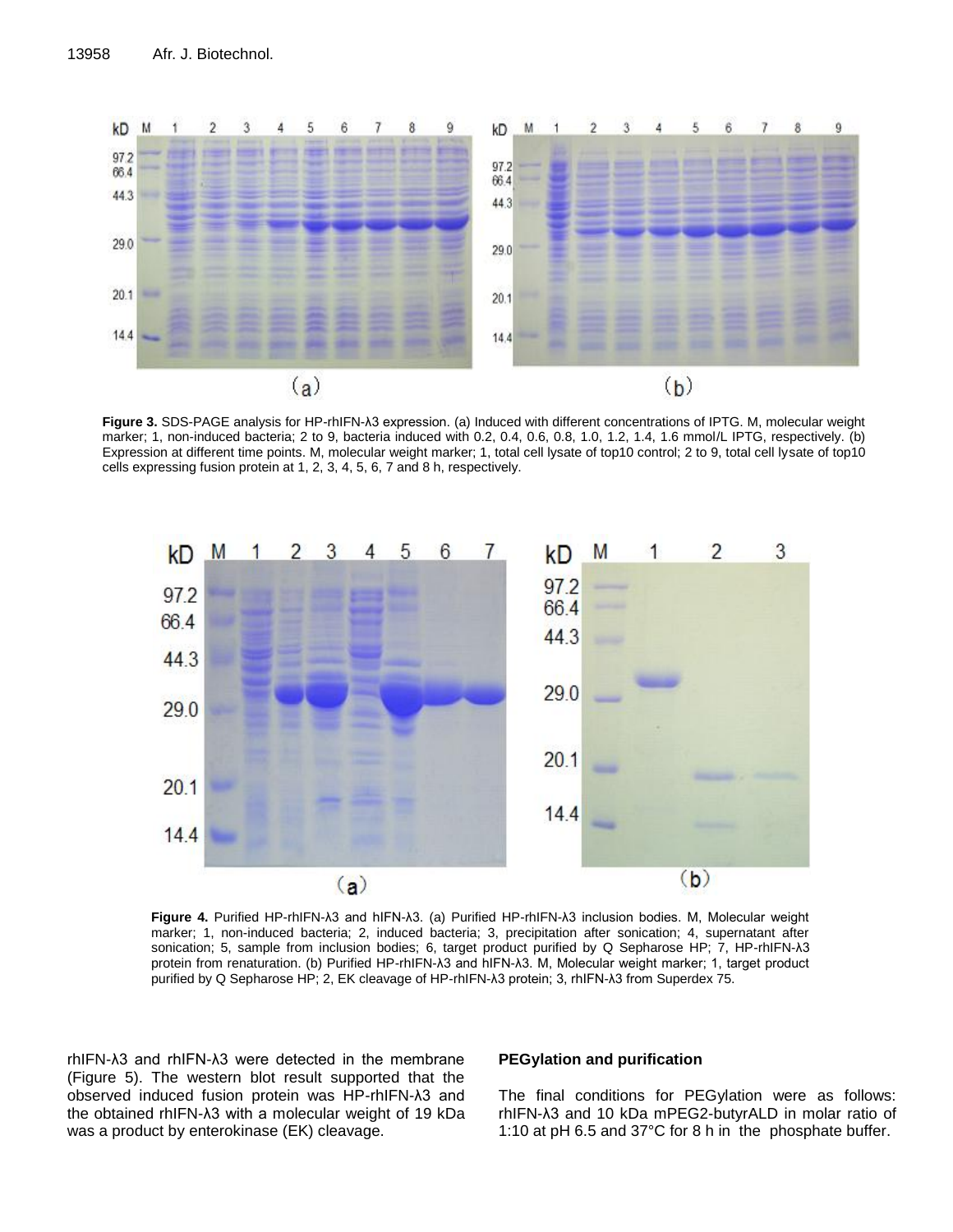

**Figure 5.** Western blot for purified HP-rhIFN-λ3 and rhIFN-λ3. M, Prestained molecular weight marker; 1, non-induced bacteria; 2, purified HPrhIFN-λ3; 3, purified rhIFN-λ3.



**Figure 6.** Purified mPEG-rhIFN-λ3. M, Molecular weight marker; 1, purified rhIFN-λ3; 2, mixture of mPEG-rhIFNλ3; 3, purified mPEG-rhIFN-λ3.

PEGylated rhIFN-λ3 generated according to the optimized PEGylation procedure was used as the initial

material for purification. After the CM Sepharose FF chromatography, a band of mono-PEGylated rhIFN-λ3 for about 40 kDa was obtained while the uncoupled PEG, free rhIFN-λ3 and multiple-modified rhIFN-λ3 were removed (Figure 6).

#### **Determination of antiviral activity**

To measure the activity of the purified protein, an assay was established in which the ability of rhIFN-λ3 to protect WISH cells from lysis by VSV was measured. The rhIFNλ3 showed potency in WISH cells against VSV with halfmaximal effective concentration  $(EC_{50})$  after codon optimization was higher than that for the positive control  $rhIFN-\alpha$ 2a, indicating that the antiviral activity of rhIFN- $λ3$ was lower than that of rhIFN- $\alpha$ 2a (Figure 7). The anti-viral activity of PEGylated rhIFN-λ3 reserved 17.14% of the activity of IFN-λ3 before modification (Table 1).

#### **DISCUSSION**

IFN-λ has both *in vitro* and *in vivo* antiviral activity as type I IFN (Witte et al., 2010)*.* The similar biological effects caused by type I and III IFNs can be explained by the activation of a highly overlapped set of transcription factors. Type I and III IFNs all take effects through the receptor-associated tyrosine kinases JAK1/TYK2 which mediate the phosphorylation of transducers and activators for transcription (Gad et al., 2009; Dellgren et al., 2009). However, unlike the widely distributed IFN-a receptor, IFN-λ receptor expression is more restricted. The limited distribution of the IFN-λ receptor suggests that the potential for reducing adverse events in IFN-λ– based therapy in comparison to IFN-a-based therapy is concurrent with the preservation of the antiviral effect in hepatocytes diseases (Muir et al., 2010).

*E. coli* is the dominant host for producing protein pharmaceuticals, which offers a means for rapid and economical production of recombinant proteins (Swartz et al., 2001). When comparing the different codons of hIFNλ3 from GenBank with those of *E. coli*, we found that the hIFN-λ3 used several rare codons of *E. coli,* including eight arginine codons, five proline codons, and one isoleucine codon. To improve the expression efficiency of hIFN-λ3, the 14 codons were optimized according to the codon bias of *E. coli*. Our data shows that hIFN-λ3 was expressed in high level, in the form of inclusion bodies in *E. coli*. To evaluate the conditions affecting solubility, disulfide-bond formation and isomerization, several refolding strategies were tried, and it was found that dialysis was the optimal refolding method for hIFN-λ3. Out of seven cysteines present in hIFN-λ3, six cysteines were engaged in intramolecular disulfide-bonds (Gad et al., 2009). The utilization of glutathione can improve the formation of disulfide-bonds. We purified the protein by ion-exchange and size-exclusion chromatography, and a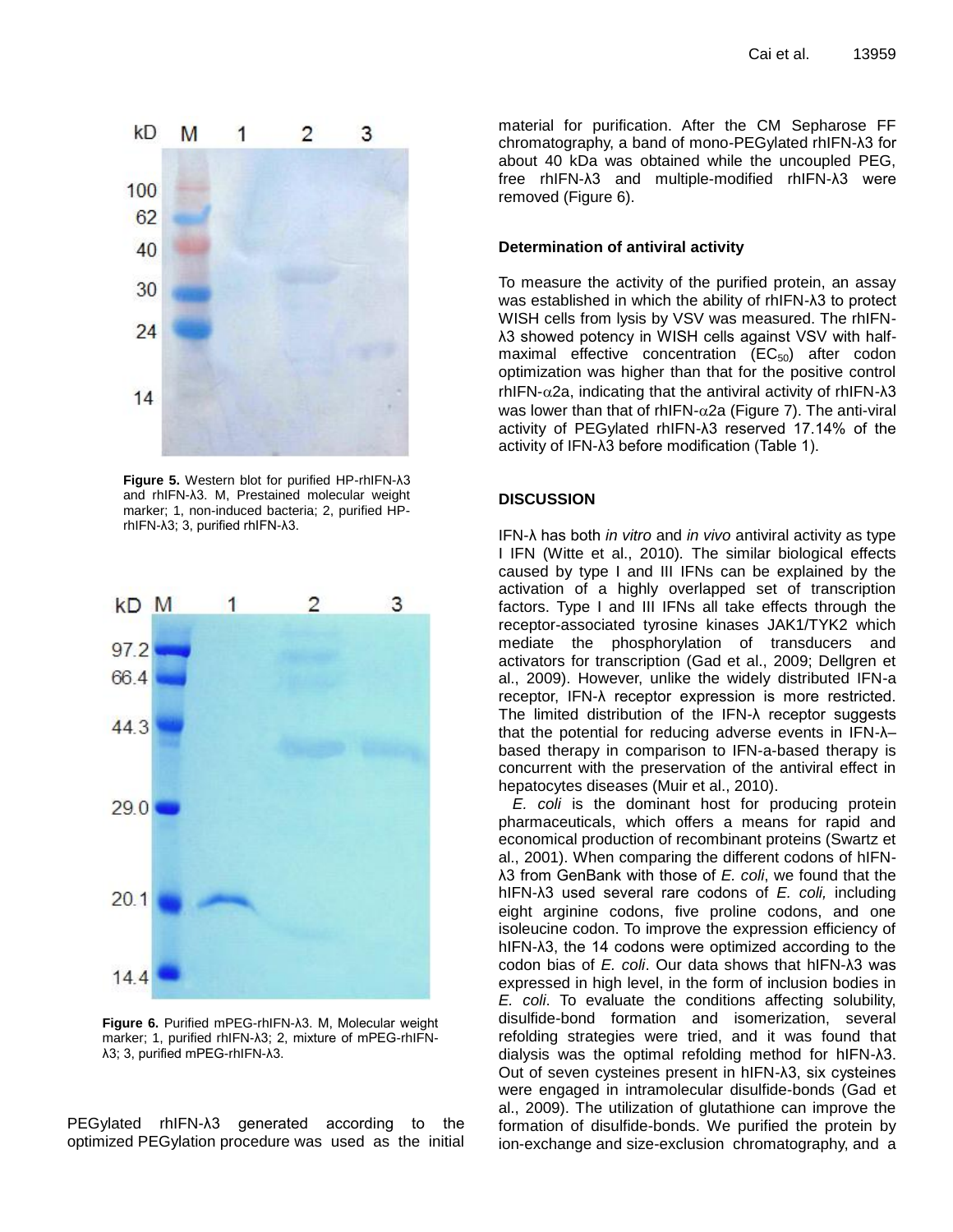

**Figure 7.** Antiviral effect of IFN concentrations in WISH cells challenged with VSV. WISH Cells were incubated with serial dilutions of IFN before being challenged with VSV. (a) rhIFN-α2a purchased from PeproTech. (b) Refolded rhIFN-λ3, purified PEG-rhIFN-λ3.

**Table 1.** Antiviral activity on WISH cells *in vitro.*

| <b>Protein</b>         | $EC_{50}$    |
|------------------------|--------------|
| rhIFN-α2a              | $2.38$ pg/mL |
| rhIFN- $\lambda$ 3     | $8.43$ ng/mL |
| PEG-rhIFN- $\lambda$ 3 | 49.19 ng/mL  |

highly pure product was obtained with a purity higher than 90%. The purified rhIFN-λ3 showed a weaker anti-VSV activity than PeproTech rhIFN- $\alpha$ 2a.

To prolong the duration of action, IFN was conjugated with PEG. PEGylated type I IFNs have been well established and widely used in clinical applications. PEGylated IFNs also increase the apparent molecular weight of the polypeptide, thus reduce renal clearance rate and alter biodistribution. Here, rhIFN-λ3 was PEGylated with mPEG-ButyrALD, which is mainly used to achieve PEGylation at the N-terminus. SDS-PAGE analysis of the reaction mixture showed that there were significant amount of monoPEGylated species in the reaction mixture, while other three bands present above the band of interest were observed. This implies conjugation of sites other than the N-terminus. In theory, the preferential site will be occupied first, but as high PEG equivalent was used to drive the reaction, other amine sites will be occupied after N-terminus has been occupied, thus multiPEGylated rhIFN-λ3 was gained. Therefore, we have optimized the reaction conditions and developed an efficient purification procedure for sitespecific PEGylation of rhIFN-λ3. A cation exchange chromatography was developed to remove the unreacted PEG, the uncoupled rhIFN-λ3 and the multiple modified rhIFN-λ3. The purity of single PEGylated rhIFN-λ3 was as

high as 86%. Additionally, the apparent molecular weight (40 kDa) of PEG-rhIFN-λ3 on the gel was much greater than the theoretical molecular weight (29 kDa), which can be explained by the increased hydrodynamic volume of the PEGlated protein. It resulted from the ability of PEG in coordinating water molecules and the high flexibility of PEG chain (Basu et al., 2006). Our data shows the mono-PEGylated rhIFN-λ3 reserved 17.14% of the activity in comparison to the *in vitro* activity of rhIFN-λ3. This might be explained by the fact that PEG chains can sweep around the protein to shield and protect it from the environment, but they also influence the interactions of the protein that were responsible for its biological functions (Simona et al., 2010). Therefore, the preserved *in vitro* biological activity after PEGylation was reduced, sometimes very significantly; nevertheless, the *in vivo*  pharmacological effects were usually enhanced.

In summary, the expression plasmid pThioHisA-rhIFNλ3 was successfully constructed and expressed at a relatively high level in *E. coli*. PEGylation and purification process were carried out to obtain the mono-PEGylated rhIFN-λ3. Moreover, the *in vivo* immunogenicity, antigenicity, stability and antiviral activity of PEG-rhIFN-λ3 still need further studies.

## **ACKNOWLEDGEMENT**

This work was supported by the Natural Science Foundation of Yunnan Province, China (No. 2009ZC186M).

## **REFERENCES**

Basu A, Yang K, Wang M, Liu S, Chintala R, Palm T, Zhao H, Peng P,